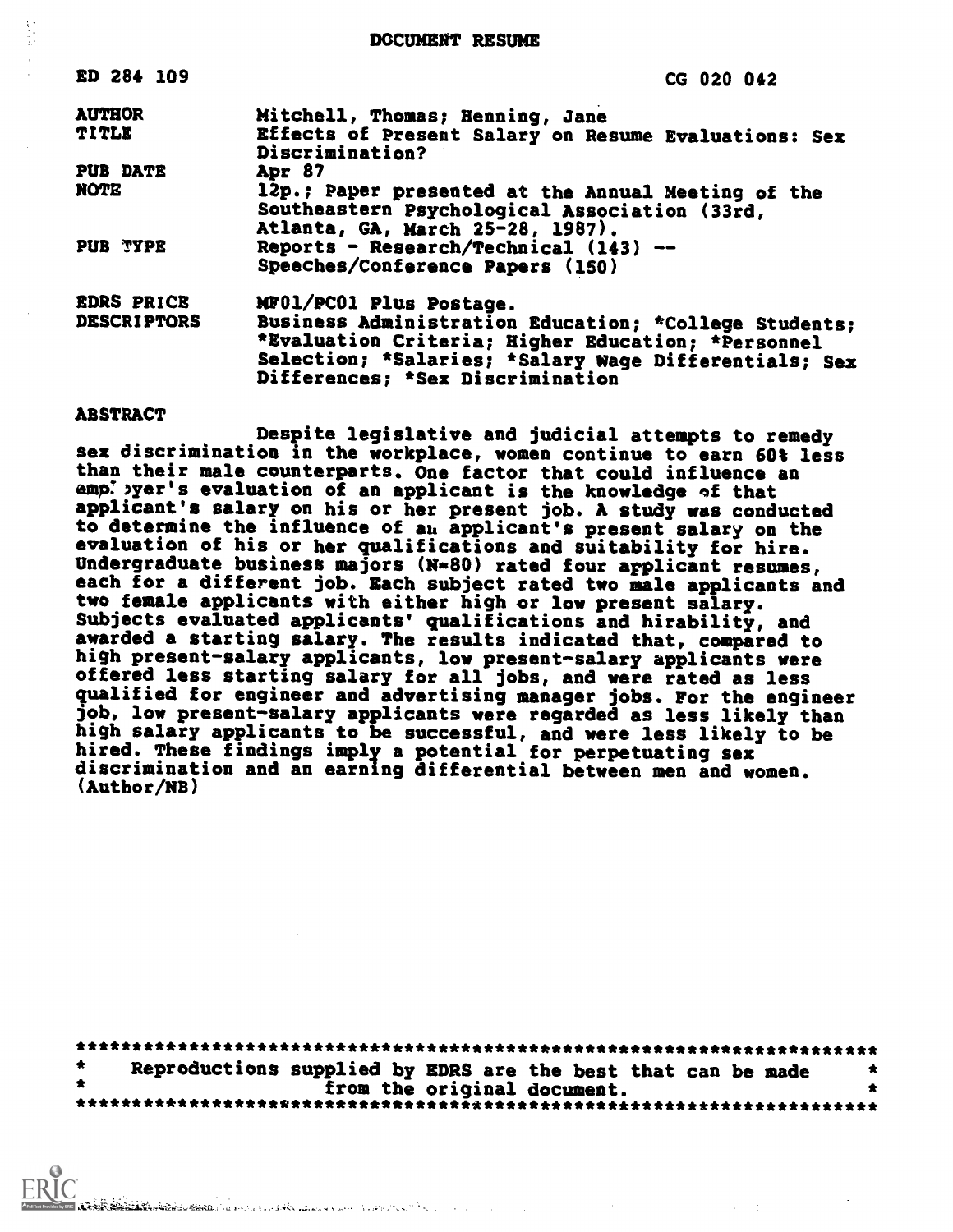# EFFECTS OF PRESENT SALARY ON RESUME EVALUATIONS: SEX DISCRIMINATION?

Eighty undergraduate business majors rated four applicant resumes, each for different jobs. Each subject rated tuo males and two females with either high or low present salary. Subjects  $\boldsymbol{\alpha}$   $\boldsymbol{\beta}$  $\tilde{\mathbf{Q}}$  evaluated applicants' qualifications, hirability, and awarded a starting salary. Results indicated low present-salary applicants were offered less starting salary for all jobs, and were rated as less qualified for engineer and advertising manager jobs. For the engineer job, low present-salary applicants were regarded as less likely to be successful, and were less likely to be hired. Findings imply a potential for perpetuating sex discrimination and an earning differential between men and women.

Tom Mitchell, Ph.D Jane Henning University of Baltimore Cd 1420 N. Charles St

de Saltimore, MD 21201<br>
C Paper presented at :<br>
C Atlanta, GA, April, Paper presented at 33rd Annual Southeastern Psychological Assoc.<br>Atlanta, GA, April, 1987

1

<u>State alban an Islam (</u> which is a state of the Canon of the

2

U.S. DEPARTMENT OF EDUCATION<br>y of Educational Research and Improver Office **UTICY OF Educational Research and Improvement**<br>EDUCATIONAL RESOLIDERS INFORMATION TIONAL RESOURCES INFORMATION CENTER (ERIC)

This document has been reproduced as<br>received from the person or organization<br>originating it

e - Points of view or opinions stated in this docu-<br>ment do not inecessarily represent official<br>OERI position or policy

"PERMISSION TO REPRODUCE THIS MATERIAL HAS BEEN GRANTED BY

 $chel/$ nome S.

TO THE EDUCATIONAL RESOURCES 'N FORMATION CENTER (ERIC)."

 $\mathcal{L}$ 

Sierra Ba

The Minor changes have been made to improve<br>reproduction quality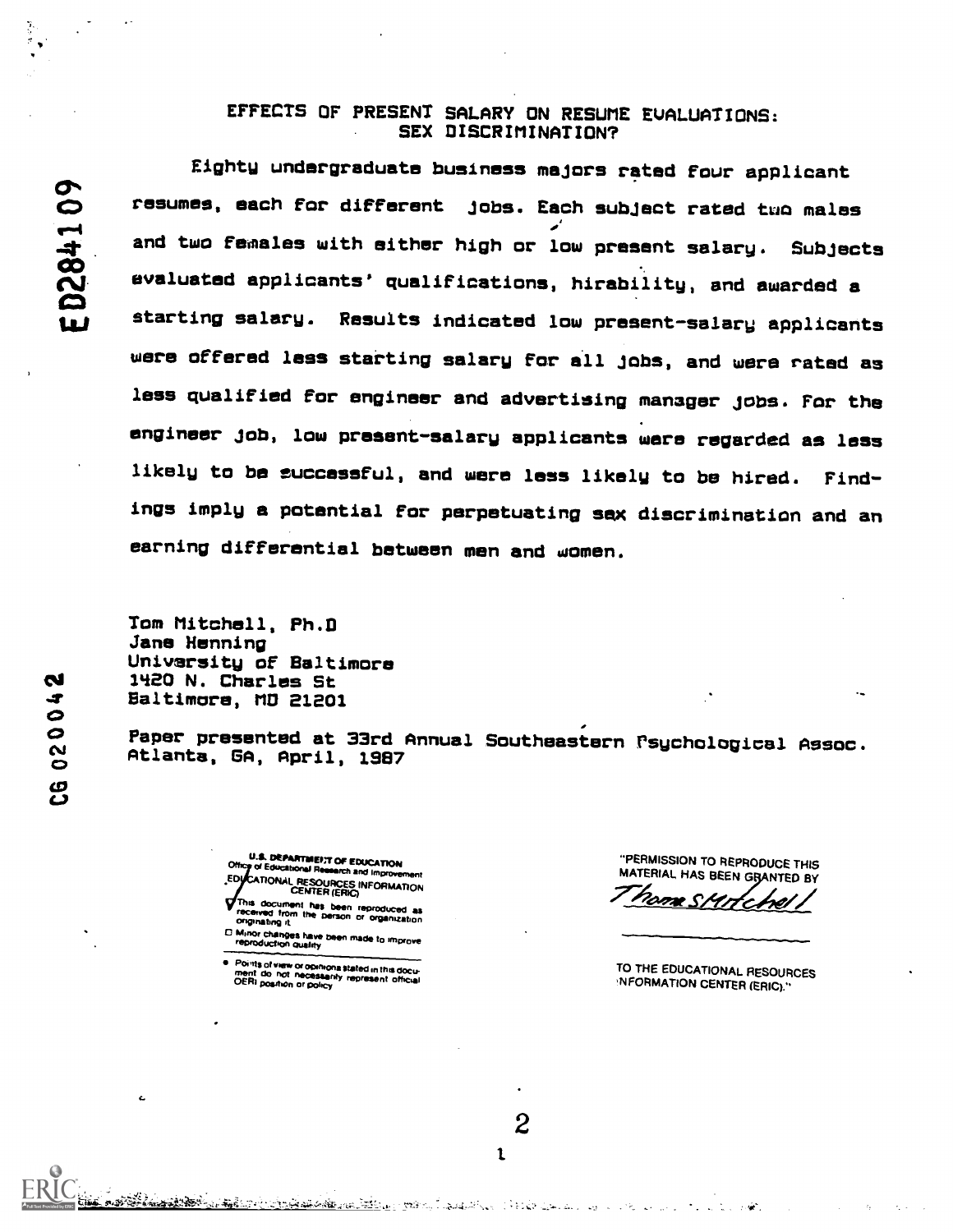# Effects of Present Salary on Resume Evaluations: Sex Discrimination?

Despite legislative and judicial attempts to remedy sex discrimination in the workplace, women continue to earn 60% less than their male counterparts, 20% of.which DeForest (1984) attributes to discrimination. Women are paid lass for comparable work as well CHartmann & Treiman, 1981).

Although research evidence is inconsistent, sex discrimination regarding access to jobs also seems evident from some studies. For example, one study (Zikmund, Hitt, & Pickens, 1978) has shown that personnel managers were less likely to reply to resumes submitted by females than when the sex of the applicant was unknown, and when they did reply, responses to women were less favorable. Among highly qualified applicants, men are often preferred over women (Haefner, 1977; Heneman, 1977).

However, Muchinsky & Harris (1977) found that females were preferred over males, while Renwick and Tosi C19793 found no difference in subjects' evaluation of male and female applicants. Kryger and Shikiar (1978) interpreted their findings that females were preferred over males as a result of refirmative actions concerns. Using college undergraduates as subjects, Terborg and Ilgen C1S7S) found no sex difference in preference For hire but women were awarded lower starting salaries than men.

Qne variable that clearly seems to show differential effects of sex on evaluations of candidatesis is job congruency. Not surprisingly, women are preferred for female congruent jobs and men for male congruent jobs (Cohen & Bunker, 1975; Shaw, 1972).

 $\bf{3}$ 

Land Composite the Common of the Common Section of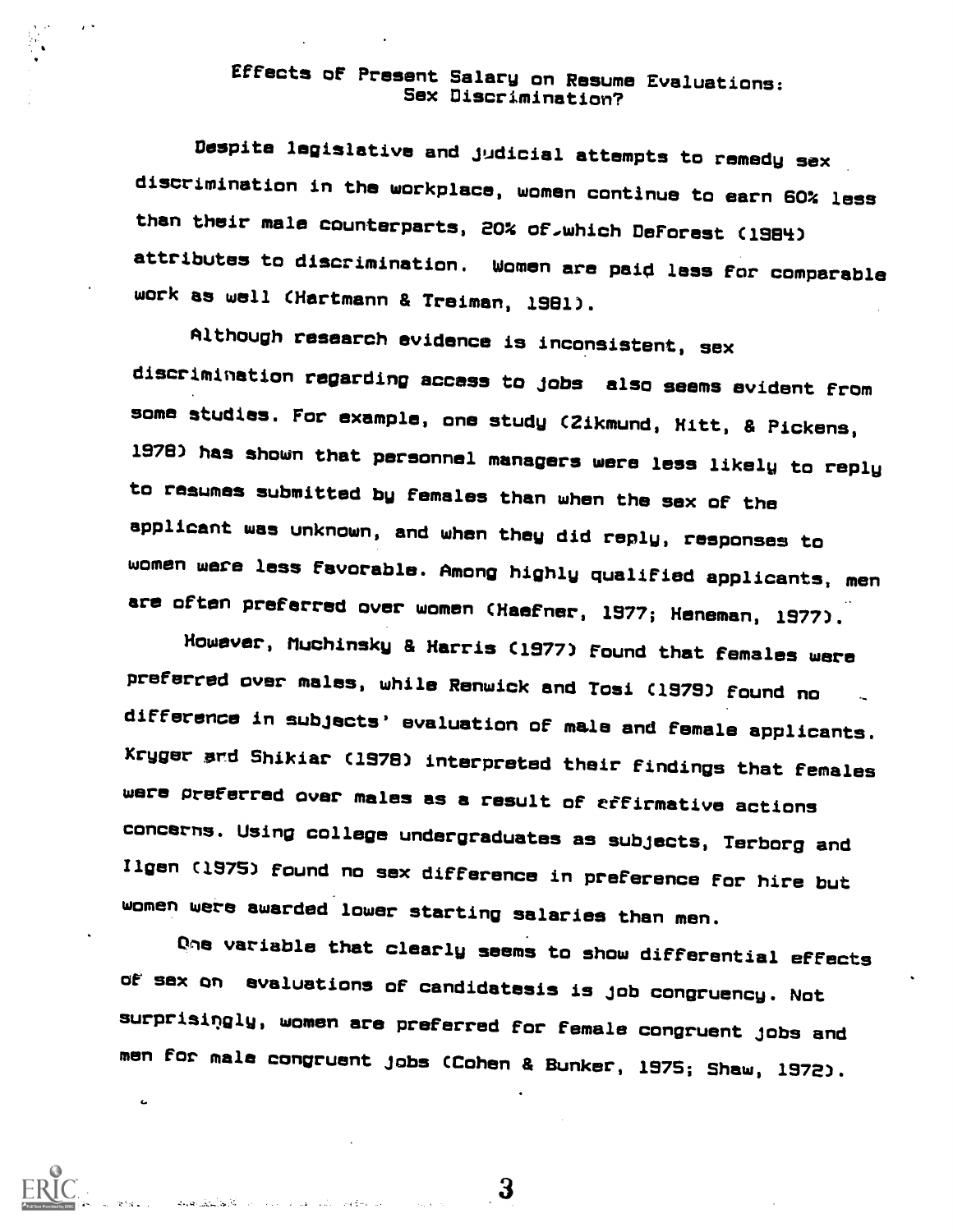In order to attack the problems of sex discrimination and and unequal pay for women, it is necessary to identify factors which perpetuate these effects. Some factors such as sex stereotypes, and job congruency may be somewhat obvious. In such instances, heightened awareness may result in a reduction of the influence of these factors. However, other factors less obvious than sex related ones may also play an .important role in perpetuating sex discrimination in employment.

One less obvious factor that could influence an employer's evaluation of an applicant is the knowledge of that applicant's salary on his or her present job. Research indicates that the perceived quality of a product is partly a function of its price (McConnell, 1988) though price and quality are often unrelated (Sprules, 1977). Should this phenomenon extend to the employment market such that the perceived quality of the applicant Cproduct) is partly a function of price (present salary), then on the average, women would be evaluated less favorably than men since they are more likely to be earning less.

The present study was designed to determine the influence of an applicant's present salary on the evaluation oE his or herqualifications and suitability for hire. This variable seems appropriate in light of the data which imply that price contributes to perceived product quality. It was predicted that applicants with relatively low present salaries would be rated as less qualified, less likely to be successful, less likely to be hired, and would be offered lower starting salaries than those

4

Ł.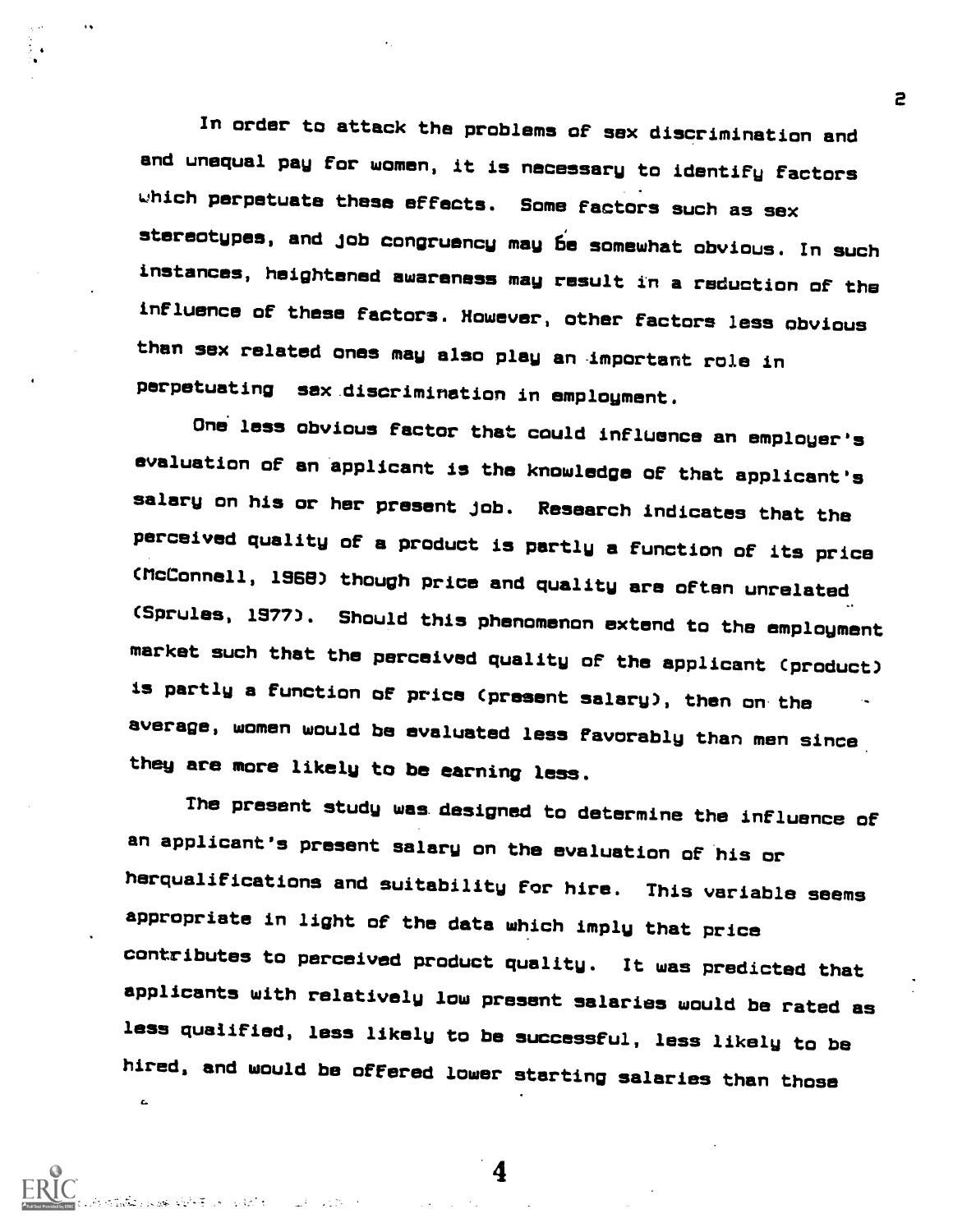with relatively high present salaries. Based upon previous research findings, it was also predicted that women would be evaluated less favorably (Dipboye, Arvey, & Terpstra, 1977) and offered lower starting salaries than male applicants (Fidell, 1970; Terborg 8. Harris, 1975). Because of previous inconsistent findings cited above, no predictions were made regarding sex differences in perceived qualifications-of applicants and likelihood of hiring preferences.

3

## METHOD

Eighty undergraduate business majors (42 males and 38 females) participated in a 2 (Applicant sex) X 2 (Pay:high vs. low) X 4 (Jobs) repeated measures factorial experiment with partial confounding of higher interactions (Winer,1972). Each subject rated four combinations (one for each job) in which the applicant was either male or female with a high or low present salary (Pay). Approximately equal numbers of male and female subjects were assigned to each condition. The four jobs for which applicants were applying were advertising manager, design engineer, university director, and cost accountant. These jobs were chosen because it was Felt that they were ones for which salary should unlikely be used as a-measure of qualifications and hireability (compared to sales where commission is often indicative of competence).

Subjects were provided with descriptions of the job duties along with starting salary ranges for each. Manipulations were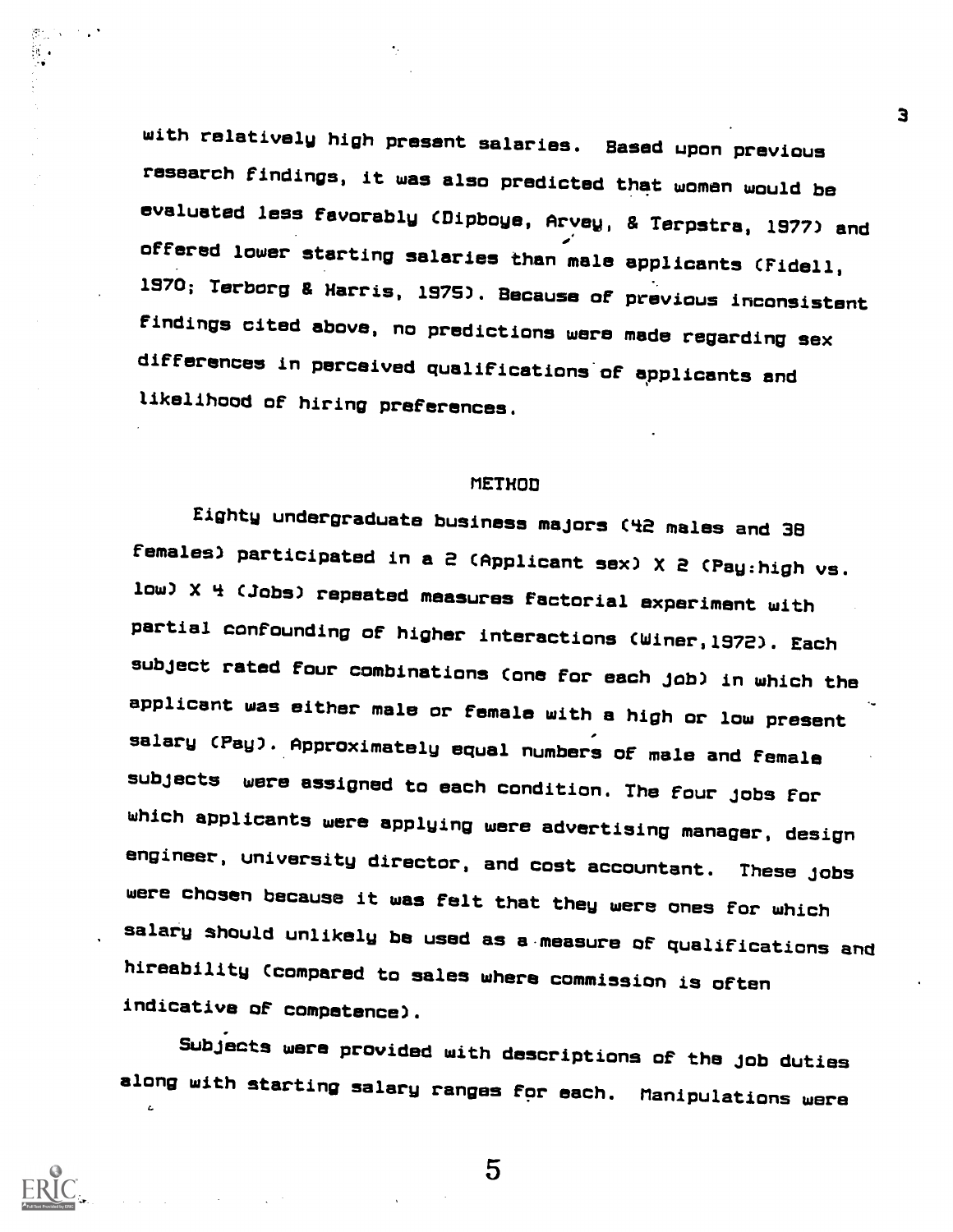introduced by providing subjects with resumes containing the applicant's name (applicant sex inferred), his or her present salary (Pay: high or low compared to industry averages), and a brief mention of experience (same with each applicant for a given job).

After reading the descriptions of the applicant and the job for which he/she was applying, subjects completed a questionnaire containing a manipulation check for present salary, and six dependent measures using S-point Likert-type items. The items were questions pertaining to perceived qualifications, hireability, and likelihood of accepting and remaining on the job. Additionally, subjects assigned a starting salary for each applicant within a designated salary range.

## RESULTS AND DISCUSSION

A multivariate a! sis of variance, conducted on the manipulation check and dependent measures was significant for Pay only,  $F(9,58)$  = 42.038,  $p \le .0001$ . The manipulation for Pay was significant for all Four jobs. Analyses for main effects of subject sex and applicant sex were not significant, and therefore were not considered in Further analyses. These findings were not surprising given the variability of results from numerous other studies (Arvey, 1979). Univariate analyses for pay indicated that low present-salary applicants were awarded lass starting salary on all four jobs with an average difference of approximately

4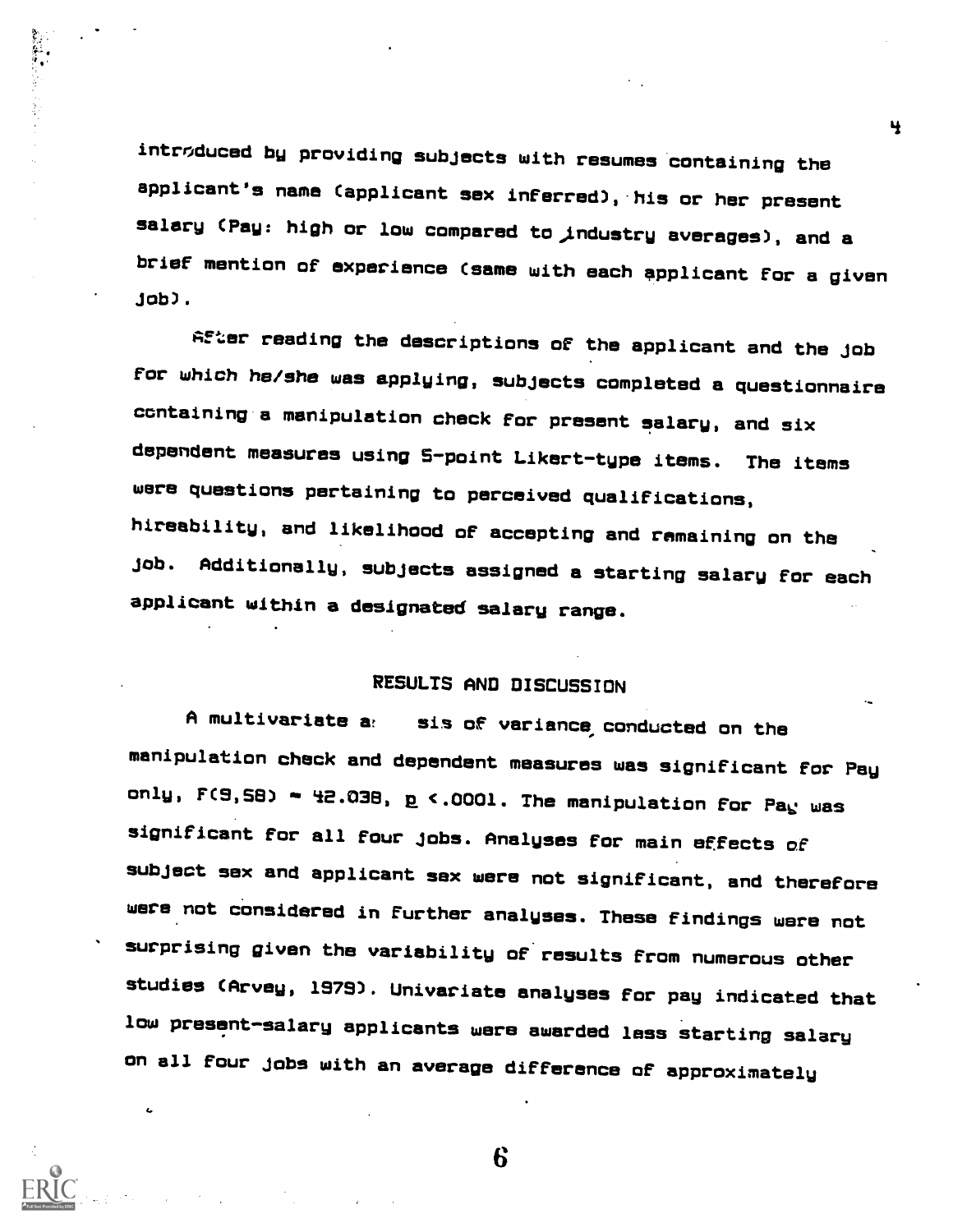\$5000.00 on each (all means significant at  $p \le .001$ ). Low-salary applicants were also seen as more likely to accept and remain on the job. Although these findings are not surprising since evaluators often must offer more to attract higher salaried applicants, they do provide additional evidence for one factor which perpetuates the sex differential in earnings.

The most interesting finding, and one which confirmed predictions, was that for the jobs of advertising manager and engineer, the low-present salary applicants were seen as less qualified than high-salaried applicants. For advertising manager,  $F(1,66)$  -  $7.484, p 01$ , and for engineer,  $F(1,66)$  -  $4.80$ , 2 <.03. Summary statistics are shown in Table 1. Additionally, the applicant for engineer with a low present salary was seen as less likely to be successful than the high present-salary applicant,  $F(1,66) - 7.082; p \lt.01$ , and was less likely to be hired for the job than the high-salary applicant,  $F(1,66)$  -7.739; p <. 03. These results are shown in Table 2.

Results confirming predictions for two of the four jobs suggests that an evaluator's perceived qualifications of an applicant may be influenced by a knowledge of that applicant's present salary and may affect hiring decisions in some situations. Although previous research supports the use of college students as evaluators (Berstein, Hakel, & Harlan, 1975), caution should be exercised in generalizing to professional applicant evaluators. If these findings do generalize to

7

S.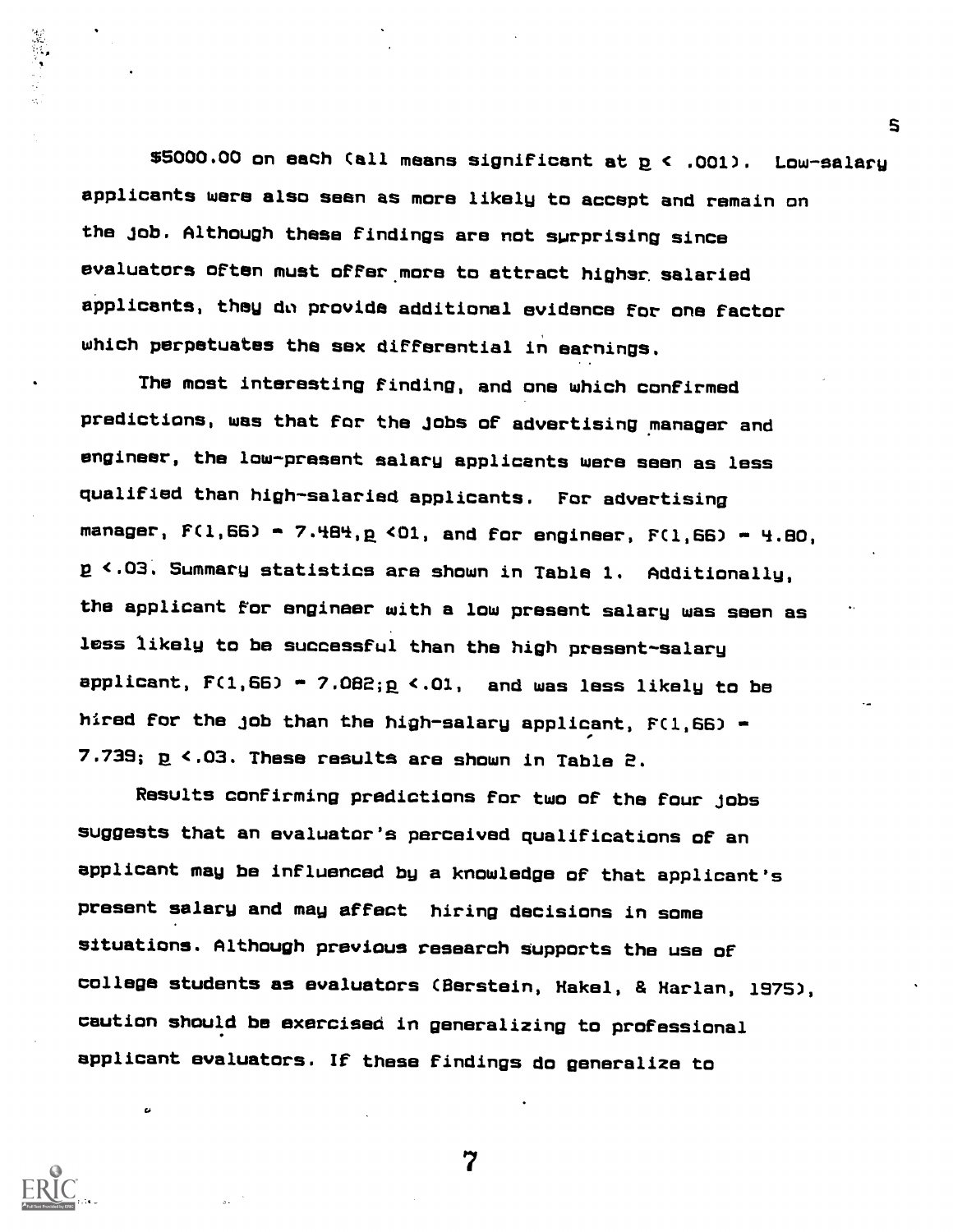applicant evaluators in the employment setting, then a woman may be seen as less qualified than her male counterpart simply because she is currently earning less than he.

6

One explanation for this "halo effect" may be that quality is perceived to be related to the dollar value and that this perceptual inference extends to our evaluation of others. Intuitively, it certainly seems that earnings.are often associated with success, and success with competence despite the fact that logic often dictates otherwise. These findings suggest then), a need to investigate more thoroughly the potential adverse effects, though perhaps unintended, that an evaluator's knowledge of an applicant's present salary may have on women in the employment market.



海外 おかしき ロー

 $\ddot{x}$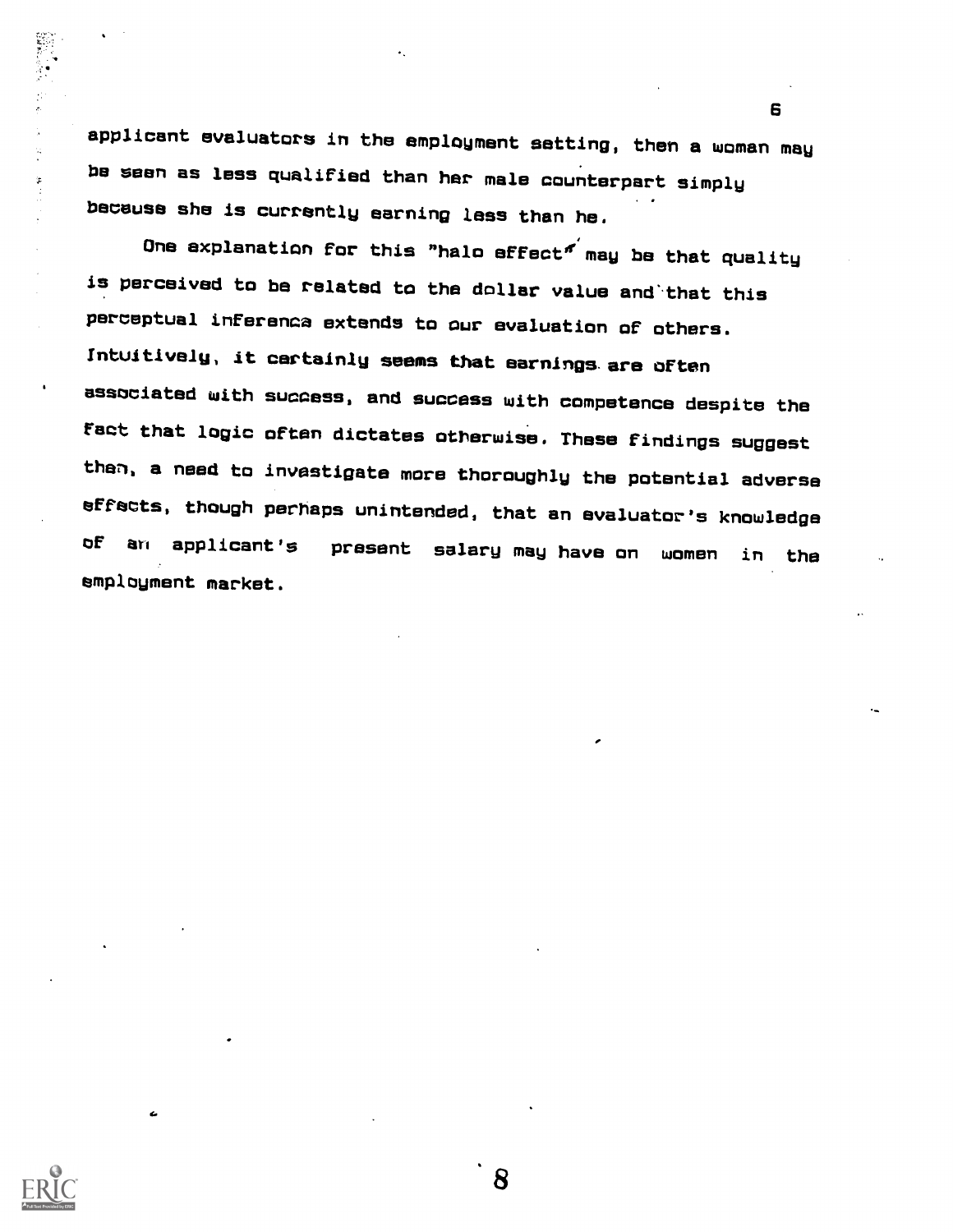#### References

- Arvey, R. (1979). Unfair discrimination in the employment interview: Legal and psychological apects. Psychological gulletin, 86, 736-76S.
- Bernstein, U., Hakel, M.D., & Harlan, A. (1975). The college student as interviewer: A threat to generalizability? Journal of Applied Paychology, 60, 266-268.
- . Cohen, S. L., & Bunker, K. A. (1975). Subtle effects of sex role stereotypes on recruiters' hiring decisions. Journal of egalied Psuchologu, so, 5e6-57e.
	- DeForest, S. (1984). How can comparable worth be achieved? Personnel, Sept-Oct, 4~9.
	- Dipboye, R. L., Avervey, R. D., & Tarpstra, D. E. (1977). Sax and physical attractiveness of raters and applivents as determinants of resume evaluations. Journal of Applied Psuchologu, 60, 39-43.
	- Fidell, L. S. (1970). Empirical verification of sex discrimination in hiring practices in psychology. American Paychololoiat, 25, 1094-1.096.
- Haefner, J. E. (1977). Race, age, sex and competanca as factors in employer selection of the disadvantaged. Journal of Applied Psuchology, 6E, tss-eoe.

Hartmann, H. I., & Treiman, D. (Eds.), (1981). Women, Work, and Wages. Washington, D. C.: National Acadamy Press.

Heneman, H. 6., III. (1977). Impact of test information and applicant sex. Journal of Applied Psycholqpq, 5a, S24-526.



9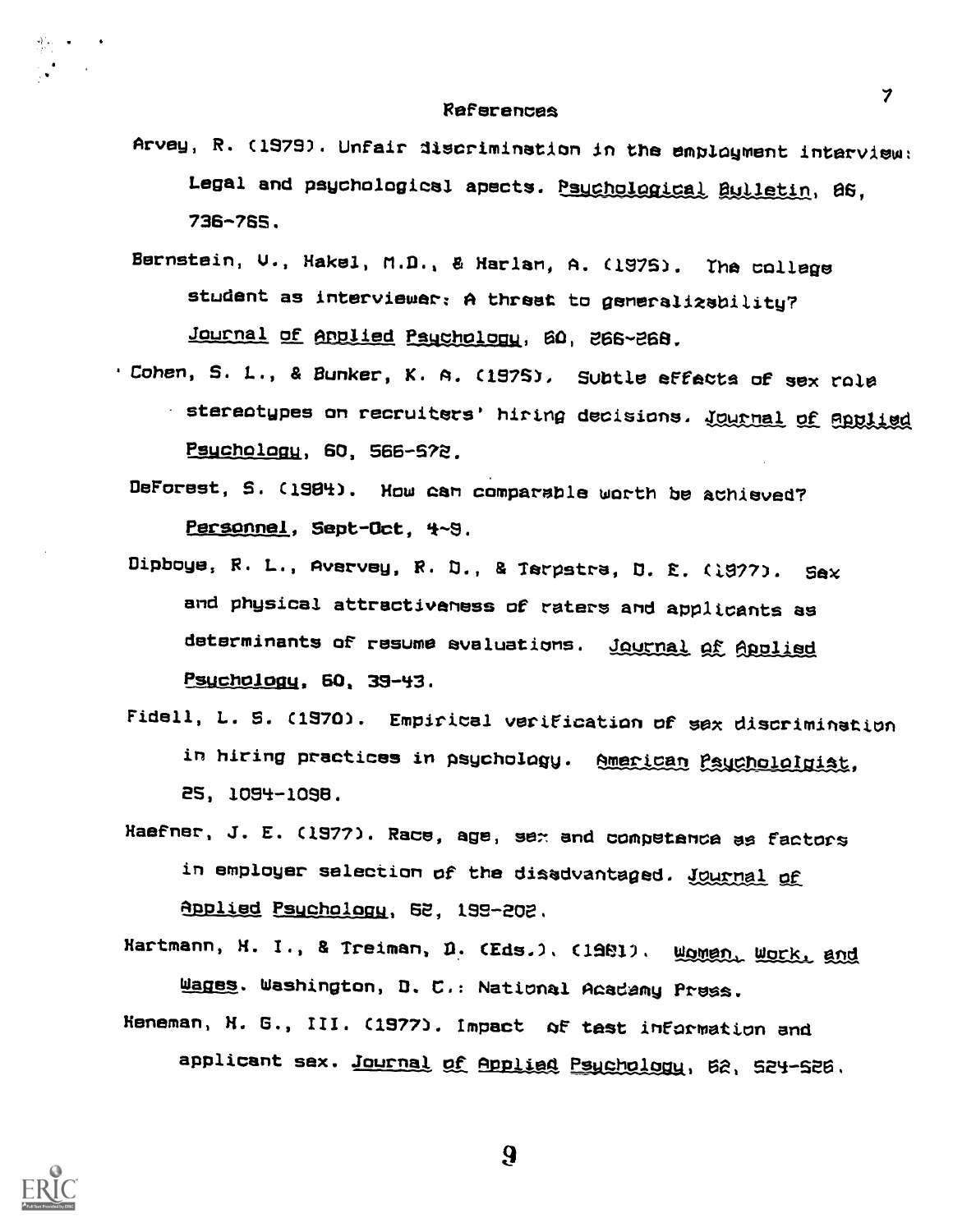Kruger, B. R., & Shikiar, R. (1978). Sexual discrimination in the use of letters of recommendation: A case of reverse discrimination. Journal of Applied Psychology, 63, 308-314.

- Landy, F. J., & Sates, F. (1973). Another look at contrast effects in the employment interview. Journal of Applied Psuchology, 58, 331-334.
- McConnell, J. D. (1968). The effects of pricing on perceptions of product quality. Journal of Applied psychology, 58, 141-144.
- Muchinsky, P. M., & Harris, S. L. (1977). The effect of applicant sex and scholastic standing on the evaluation of job applicant resumes in sex-typed occupatiions. Journal of Uocationa1 Behavior, 11, 95-108.
- Peters, L. H., & Terborg, J. R. (1975). The effects of temporal placement of unfavorable information and of attitude similarity on personnel selection decisions. Organizational Behavior and Human Performance, 13, 279-293.
- Renwick, P.A., & Tosi, T. (1578). The effects of sex, mariatal status and educatioinal background on selection decisions. Academu of Management Journal, 21, 93-103.
- Shaw, E. A. (197e). Differential impact of negative stereotyping in employee selection. Personnel Psuchology, 25, 333-338. Sprules, 6. B. (1677). New evidence on price and product

quality. Journal of Consumer Affairs, 11, Summer, 63-67.



10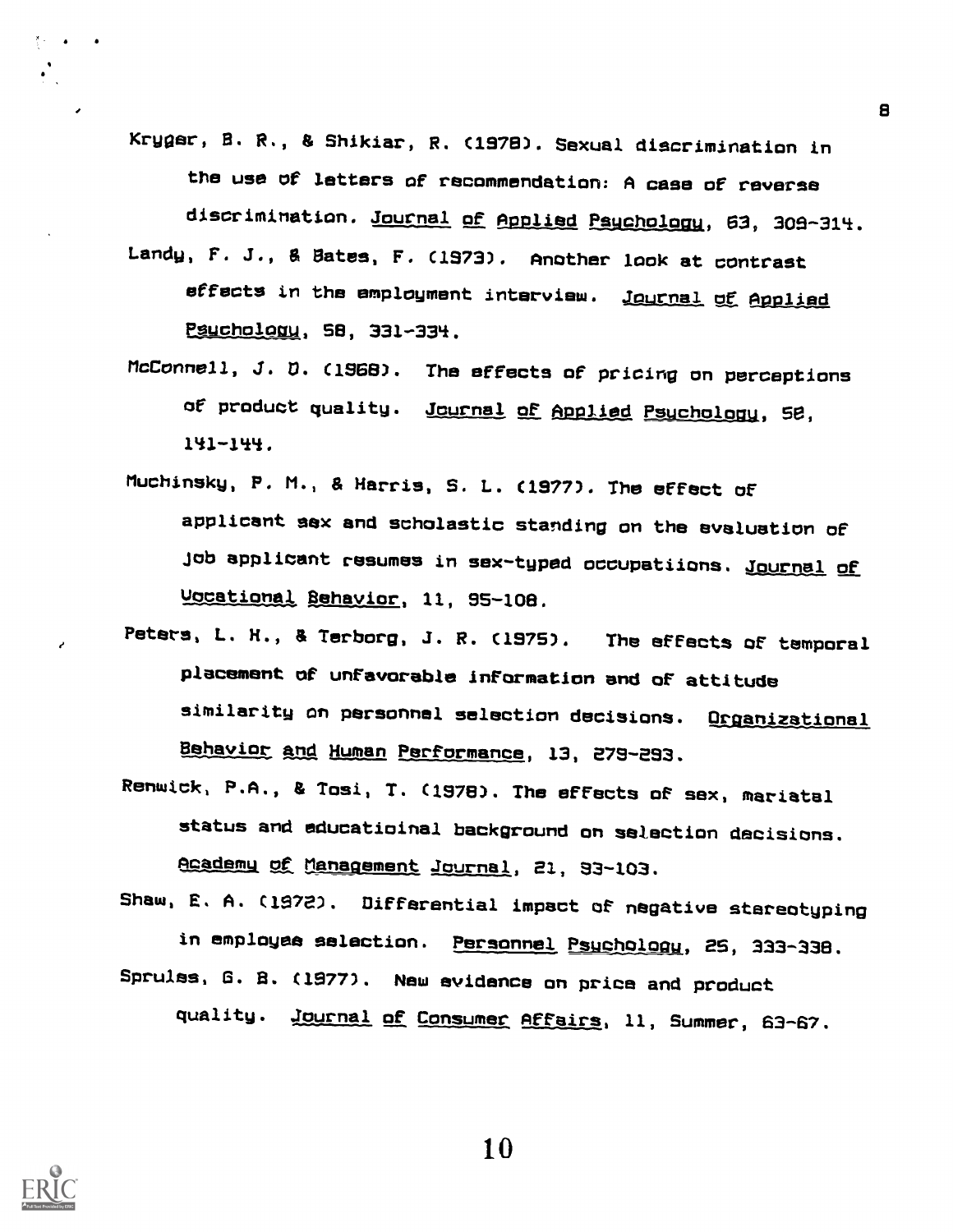Winer, B. J. (1971). Statistical Principles in Experimental

Design. McGraw-Hill: New York.

 $\mathbf{r}$ 

Zikmund, W. G., Hitt, M. A., & Pickens, B. A. (1978). Influence or sex and scholastic performance on reactions to job applicant resumes. Journal of Applied Psuchologu. 2S2-2SS.



 $\mathbf{r}$